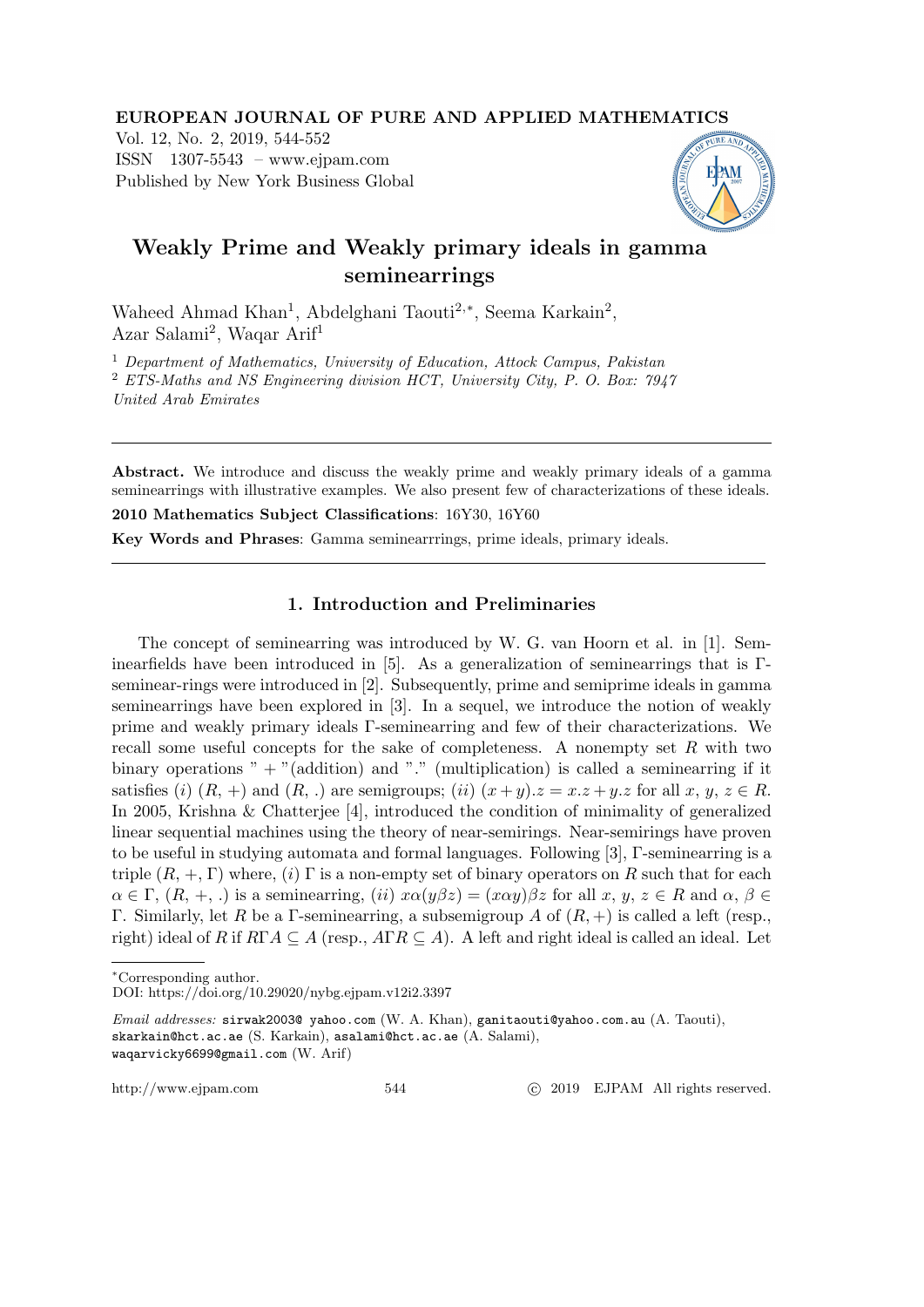R be a Γ-seminearring and  $I, J \subseteq R$ . We denote it by  $ITJ = \{a\alpha b \mid a, b \in R \text{ and } \alpha \in \Gamma\}$ . A mapping  $f: R \to R'$  between two gamma seminearrings is called a Γ-seminearring homomorphism (Γ-homomorphism), if  $f(x + y) = f(x) + f(y)$  and  $f(x \gamma y) = f(x) \gamma f(y)$ for all  $x, y \in R$  and  $\gamma \in \Gamma$ . Let R and R' be a Γ-seminearrings and f:  $R \to R'$  be a Γ-seminearring homomorphism. Then, (i)  $f(I_1 \Gamma I_2) = f(I_1) \Gamma f(I_2)$  for all  $I_1, I_2 \in R$ , (ii)  $f^{-1}(J_1)\Gamma f^{-1}(J_2) = f^{-1}(J_1\Gamma J_2)$  for all  $J_1, J_2 \in R'.$ 

#### 2. Weakly prime and weakly primary ideals in Γ-seminearrings

In this section we introduce the notion of weakly prime and weakly primary ideals in Γ-seminearrings. By an ideal we mean two-sided ideal unless otherwise stated. We begin with the following definition.

**Definition 1.** Let R be a  $\Gamma$ -seminearring. A proper ideal P of R is called weakly prime if for ideals I and  $J, 0 \neq I\Gamma J \subseteq P$  implies  $I \subseteq P$  or  $J \subseteq P$ .

**Proposition 1.** Let P be a proper ideal of a  $\Gamma$ -seminearring R. The following statements are equivalent.

- $(i)$  P is weakly prime.
- (ii) For ideals I and J of R,  $0 \neq (\text{ITJ}) \subseteq P$  implies  $I \subseteq P$  or  $J \subseteq P$ .
- (iii) For elements i and j in R,  $i \notin P$  and  $j \notin P$  implies  $0 \neq (i)\Gamma(j) \not\subseteq P$ .

*Proof.* Following definition1, clearly (i) and (ii) are equivalent. Now, (i)  $\implies$  (iii) Let P be a weakly prime,  $i \notin P$  and  $j \notin P$ . Assume  $0 \neq (i)$   $\Gamma(j) \subseteq P \Rightarrow (i) \subseteq P$  or  $(j) \subseteq P$ . Hence,  $i \in P$  or  $j \in P$ , a contradiction. Thus,  $0 \neq (i) \Gamma(j) \nsubseteq P$ .  $(iii) \implies (i)$  Assume that  $I \nsubseteq P$  and  $J \nsubseteq P$ . Then there exists  $i \in I \backslash P$  and  $j \in J \backslash P$ . Hence,  $0 \neq (i) \Gamma(j) \subseteq 0 \neq I\Gamma J$ but  $0 \neq (i) \Gamma(j) \nsubseteq P$  by  $(iii)$ . Thus,  $0 \neq I \Gamma J \nsubseteq P$ .

**Example 1.** Let  $R = \{0, 1, e, a, b, c\}$  be a Γ-seminearring with  $\Gamma = \{\alpha, 1\}.$ 

|                  | 0                |   | е          | $\boldsymbol{a}$ | b                | $\mathcal C$     |
|------------------|------------------|---|------------|------------------|------------------|------------------|
| 0                | 0                | 1 | $\epsilon$ | $\it a$          | $\boldsymbol{a}$ | $\mathcal C$     |
| 1                | 1                |   | 1          | 1                | 1                | 1                |
| $\epsilon$       | $\epsilon$       | 1 | е          | 1                | $\mathbf 1$      | $\epsilon$       |
| $\boldsymbol{a}$ | $\it a$          | 1 | 1          | $\boldsymbol{a}$ | $\boldsymbol{a}$ | $\boldsymbol{a}$ |
| $\it b$          | $\boldsymbol{a}$ | 1 | 1          | $\boldsymbol{a}$ | $\boldsymbol{a}$ | $\boldsymbol{a}$ |
| $\overline{c}$   | $\boldsymbol{c}$ |   | е          | $\it a$          | $\it a$          | $\mathcal C$     |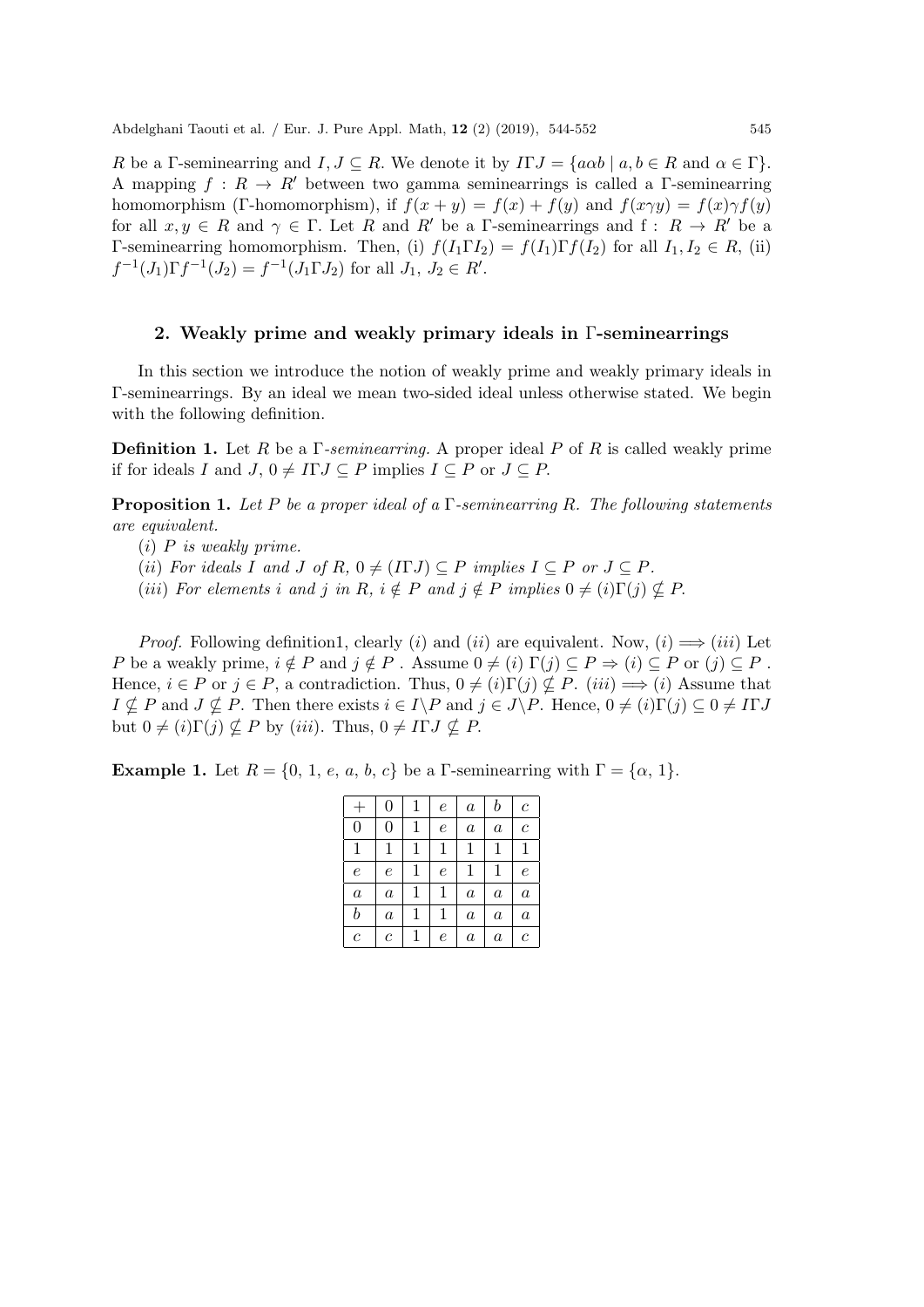| $\boldsymbol{b}$<br>$\overline{0}$<br>1<br>$\epsilon$<br>$\alpha$<br>$\boldsymbol{a}$                    | $\boldsymbol{c}$      |
|----------------------------------------------------------------------------------------------------------|-----------------------|
|                                                                                                          |                       |
| $\overline{0}$<br>$\overline{0}$<br>$\overline{0}$<br>$\overline{0}$<br>$\overline{0}$<br>$\overline{0}$ | $\overline{0}$        |
| $\boldsymbol{b}$<br>$\mathbf{1}$<br>$\overline{0}$<br>1<br>$\epsilon$<br>$\boldsymbol{a}$                | $\overline{c}$        |
| $\overline{0}$<br>$\overline{0}$<br>$\epsilon$<br>$\epsilon$<br>$\epsilon$<br>$\mathcal C$               | $\mathcal{C}_{0}^{0}$ |
| $\overline{0}$<br>$\overline{0}$<br>$\boldsymbol{a}$<br>$\boldsymbol{a}$<br>$\boldsymbol{a}$<br>$\it a$  | $\overline{0}$        |
| $\boldsymbol{b}$<br>$\it b$<br>$\overline{0}$<br>0<br>$\boldsymbol{a}$<br>$\overline{a}$                 | 0                     |
| $\overline{0}$<br>0<br>0<br>0<br>$\mathcal C$<br>$\boldsymbol{c}$                                        | 0                     |

 $P = \{0, a, b\}$  of a seminearring R is a weakly prime ideal but not a prime ideal, since  $c\alpha c = 0$  and  $c \notin P$ . On the other hand, consider a prime ideal  $Q = \{0, e, c\}$  of R. It is easy to show that  $Q$  is a weakly prime ideal. For this, let I and J are ideals of  $R$ , where  $I = \{0, e, c\}$  and  $J = \{0, a, b\}$ . Then,  $0 \neq I\Gamma J \subseteq Q \Longrightarrow I \subseteq Q \Longrightarrow Q$  is a weakly prime ideal. Hence every prime ideal of a gamma seminearring is a weakly prime ideal.

**Example 2.** Let  $R = \{0, 1, e, a, b, c\}$  be a Γ-seminearring with  $\Gamma = \{\alpha, 1\}$  as defined in example1. Let  $S = \{0, 1, e, a, c\} \subseteq R$  be a Γ-sub-seminearring of R with  $\Gamma = \{1,$  $\alpha$ . Clearly, in S the ideals  $I = \{0, a\}$  and  $J = \{0, c\}$  are weakly prime ideals but not prime.

**Proposition 2.** Let P be a proper ideal of a  $\Gamma$ -seminearring R and  $\{0 \neq a\alpha r\beta b : r \in R$ .  $\alpha, \beta \in \Gamma$   $\subseteq$  P if and only if  $a \in P$  or  $b \in P$ , then P is a weakly prime ideal.

*Proof.* Let I and J are ideals of R with  $0 \neq I\Gamma J \subseteq P$ . Let  $I \nsubseteq P$ , and for  $a \in I \backslash P$ ,  $b \in J$ , we have  $\{0 \neq a\alpha r\beta b : r \in R, \alpha, \beta \in \Gamma\} \subseteq \Pi J \neq 0 \subseteq P$ . Since  $a \notin P$  and  $b \in P \Rightarrow$  $J \subseteq P$ . Hence, P is a weakly prime ideal.

**Proposition 3.** Intersection of finite numbers of weakly prime ideals of a  $\Gamma$ -seminearring R which are totally ordered by inclusion is a weakly prime ideal.

*Proof.* Let  ${P_\alpha}_{\alpha \in \Lambda}$  be the family of weakly prime ideals which are totally ordered by

inclusion. Suppose I and J be ideals of R. If  $0 \neq I\Gamma J \subseteq \bigcap_{\alpha \in \Lambda} P_{\alpha}$ , then  $0 \neq I\Gamma J \subseteq P_{\alpha}$ , for all  $\alpha \in \Lambda$ . Suppose that there exists  $\alpha \in \Lambda$  such that  $I \nsubseteq P_{\alpha}$ . Then,  $J \subseteq P_{\alpha}$  and hence  $J \subseteq P_\beta$  for all  $\beta \geq \alpha$ . We assume that there exist  $\gamma < \alpha$  such that  $J \subseteq P_\gamma$ . Then,  $I \subseteq P_\gamma$ and hence  $I \subseteq P_\alpha$ , which is impossible. Hence,  $J \subseteq P_\beta$  for any  $\beta \in \Lambda$ . Thus,  $\bigcap_{\alpha \in \Lambda} P_\alpha$  is a weakly prime ideal of a Γ-seminearring R.

Below we provide an illustrative example.

**Example 3.** Let  $S = \{0, 1, e, a, c\}$  with  $\Gamma = \{1, \alpha\}$  be a Γ-seminearring defined in the tables given below.

|                  | $\Omega$         | -1 | e                | $\boldsymbol{a}$ | $\mathfrak{c}$   | $\alpha$         | $\overline{0}$ |  |
|------------------|------------------|----|------------------|------------------|------------------|------------------|----------------|--|
| $\overline{0}$   | 0                |    | $\boldsymbol{e}$ | $\boldsymbol{a}$ | $\mathfrak c$    |                  | $\mathbf{0}$   |  |
| 1                |                  |    | 1                |                  |                  |                  | $\Omega$       |  |
| е                | $\epsilon$       |    | $\epsilon$       |                  | $\epsilon$       | $\epsilon$       | $\theta$       |  |
| $\boldsymbol{a}$ | $\boldsymbol{a}$ |    | 1                | $\boldsymbol{a}$ | $\boldsymbol{a}$ | $\boldsymbol{a}$ | $\theta$       |  |
| $\,c\,$          | $\mathfrak c$    |    | $\epsilon$       | $\boldsymbol{a}$ | $\boldsymbol{c}$ | $\mathfrak{c}$   | $\theta$       |  |

| $\alpha$         | 0              | 1              | $\epsilon$     | $\boldsymbol{a}$ | $\boldsymbol{c}$ |
|------------------|----------------|----------------|----------------|------------------|------------------|
| $\overline{0}$   | 0              | 0              | $\overline{0}$ | $\overline{0}$   | 0                |
| 1                | 0              | 1              | $\epsilon$     | $\boldsymbol{a}$ | $\mathfrak c$    |
| $\epsilon$       | 0              | $\epsilon$     | $\epsilon$     | 0                | $\overline{c}$   |
| $\boldsymbol{a}$ | $\overline{0}$ | $\overline{a}$ | $\overline{0}$ | $\boldsymbol{a}$ | 0                |
| $\overline{c}$   | 0              | $\,c\,$        | $\overline{0}$ | $\overline{0}$   | 0                |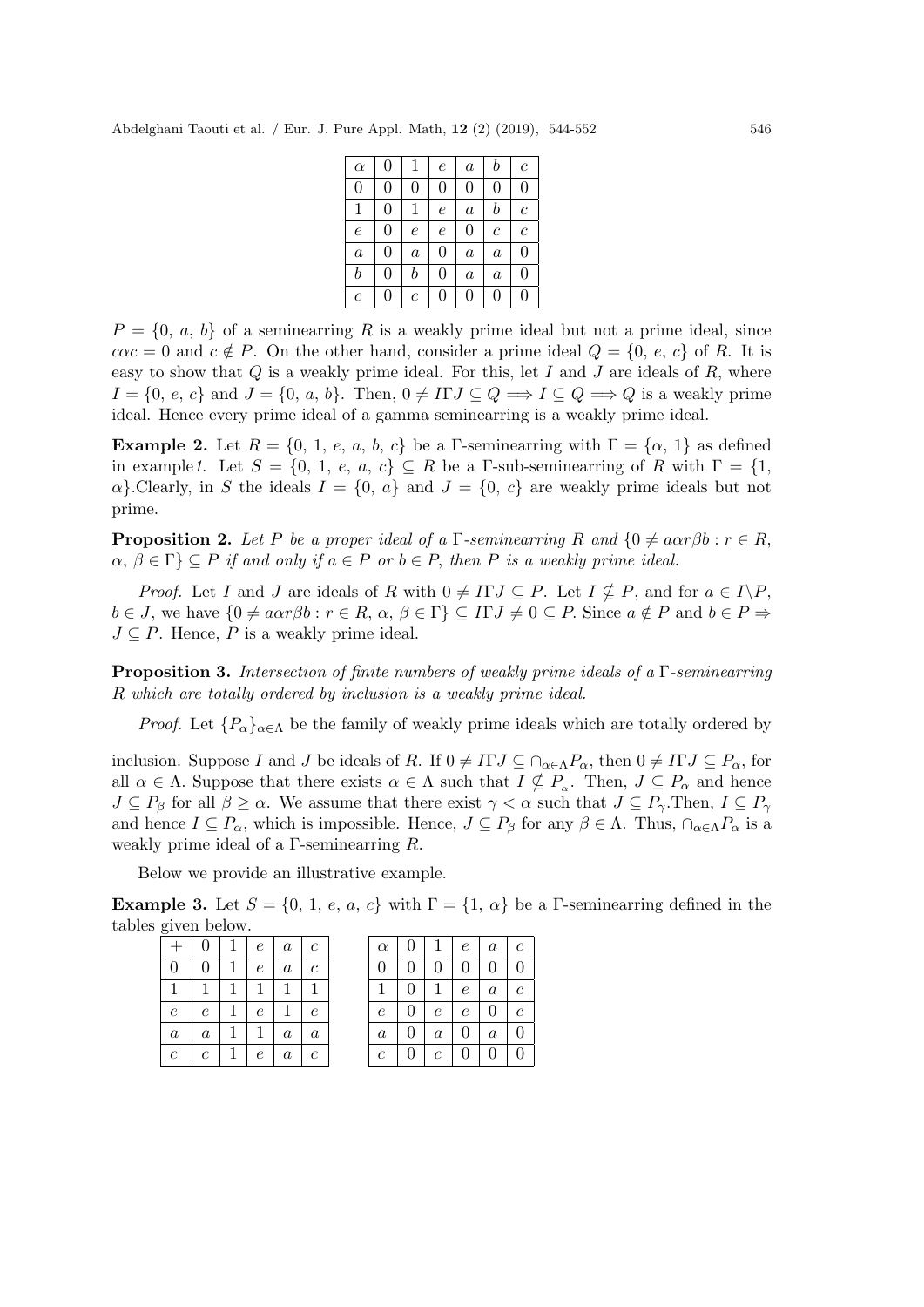Consider  $P_1 = \{0, c\}$  and  $P_2 = \{0, e, c\}$  are the weakly prime ideals of R and are totally ordered by inclusion as well. Since,  $P_1 \cap P_2 = P_1$ , which is a weakly prime ideal of R. Hence,  $\cap_{\alpha \in A} P_{\alpha}$  is a weakly prime ideal.

**Proposition 4.** Let I be an ideal of a  $\Gamma$ -seminearring R with  $R + I \subseteq I$  and  $I + R \subseteq I$ . Let P be a proper ideal of R containing I and  $\psi : R \to R/I$  be the canonical epimorphism. Then, P is a weakly prime ideal if and only if  $\psi(P)$  is a weakly prime.

*Proof.* Let P be a weakly prime ideal of R. Suppose  $J_1$  and  $J_2$  are ideals in  $R/I$ such that  $0 \neq J_1 \Gamma J_2 \subseteq \psi(P)$ . Assume that  $\psi^{-1}(J_1) = I_1$  and  $\psi^{-1}(J_2) = I_2$ . Then,  $0 \neq I_1 \Gamma I_2 = 0 \neq \psi^{-1}(J_1) \Gamma \psi^{-1}(J_2) \subseteq 0 \neq \psi^{-1}(J_1 \Gamma J_2) \subseteq 0 \neq \psi^{-1}(\pi(P)) = P$ . Since P is a weakly prime ideal, it implies  $I_1 \subseteq P$  or  $I_2 \subseteq P$ . Hence,  $J_1 = \psi(\psi^{-1}(J_1)) = \psi(I_1) \subseteq \psi(P)$ or  $J_2 = \psi(\psi^{-1}(J_2)) = \psi(J_2) \subseteq \psi(P)$ . Hence,  $\psi(P)$  is a weakly prime. Conversely, suppose  $\psi(P)$  be a weakly prime ideal and let  $I_1$ ,  $I_2$  are ideals of R such that  $0 \neq I_1 \Gamma I_2 \subseteq P$ . Then,  $0 \neq \psi(I_1)\Gamma\psi(I_2) = 0 \neq \psi(I_1\Gamma I_2) \subseteq \psi(P)$ . Since  $\psi(P)$  is a weakly prime ideal, it implies that  $\psi(I_1) \subseteq \psi(P)$  or  $\psi(I_2) \subseteq \psi(P)$ . Thus,  $I_1 \subseteq P$  or  $I_2 \subseteq P$ , and hence P is a weakly prime ideal of a Γ-seminearring R.

**Definition 2.** Let R be a Γ-seminearring and M be a non-empty subset of R. We call M an m-system if for  $a, b \in M$ , there exist  $a_1 \in (a), b_1 \in (b)$  and  $\alpha \in \Gamma$  such that  $0 \neq a_1 \alpha b_1 \in M$ .

**Proposition 5.** Let P be a proper ideal of a  $\Gamma$ -seminearring R. Then, P is a weakly prime ideal if and only if  $R \backslash P$  is m-system.

*Proof.* Let P be a weakly prime ideal of a Γ-seminearring R. Consider a,  $b \in R \backslash P$ and  $0 \neq (a)\Gamma(b) \nsubseteq P$ . Let  $a_1 \in (a), b_1 \in (b)$  and  $\alpha \in \Gamma$  such that  $0 \neq a_1 \alpha b_1 \notin P$ , i.e.,  $a_1 \alpha b_1 \in R \backslash P$ . Thus,  $R \backslash P$  is an m-system. Conversely, suppose  $R \backslash P$  is an m-system and let  $a, b \in R \backslash P$ . Then, there exist  $a_1 \in (a), b_1 \in (b)$  and  $\alpha \in \Gamma$  such that  $a_1 \alpha b_1 \in R \backslash P$ . Thus,  $0 \neq (a)\Gamma(b) \nsubseteq P$  and hence P is a weakly prime ideal of a Γ-seminearring R.

**Definition 3.** A subset A of a Γ-seminearring R is a subtractive, if  $a \in A$  and  $a + b \in A$ implies  $b \in A$ .

**Proposition 6.** Let R be a  $\Gamma$ -seminearring whose all ideals are subtractive, and let P be a proper ideal of R. Then,  $P$  is a weakly prime if and only if for any ideals  $I, J$  of  $R$ ,  $P \subset I$  and  $P \subset J$  implies  $0 \neq I \Gamma J \nsubseteq P$ .

*Proof.* Suppose for any ideals I, J of R,  $P \subset I$  and  $P \subset J$  implies  $0 \neq I \Gamma J \nsubseteq P$ . Let us suppose that  $I \nsubseteq P$  and  $J \nsubseteq P$ . Then there exist  $i \in I \backslash P$  and  $j \in J \backslash P$  and hence  $P \subset P + (i)$ . By hypothesis,  $0 \neq (P + (i))\Gamma(P + (j)) \nsubseteq P$  and so there exist  $i' \in (i)$ ,  $j' \in (j), p, p' \in P$  and  $\alpha \in \Gamma$  such that  $0 \neq (p+i')\alpha(p'+j') \notin P$ . Since,  $0 \neq p\alpha(p'+j') \in P$ ,  $0 \neq i' \alpha (p' + j') \notin P$  and P is an ideal, then  $i' \notin P$  and  $p' + j' \notin P$ . Thus,  $i' \notin P$  and  $j' \notin P$  because P is subtractive. It implies  $0 \neq (i')\Gamma(j') \nsubseteq P$ . But  $0 \neq (i')\Gamma(j') \subseteq 0 \neq$  $I\Gamma J \Rightarrow 0 \neq I\Gamma J \nsubseteq P$ . Hence, P is a weakly prime ideal. The converse is obvious by the definition of a weakly prime ideal of a Γ-seminearring.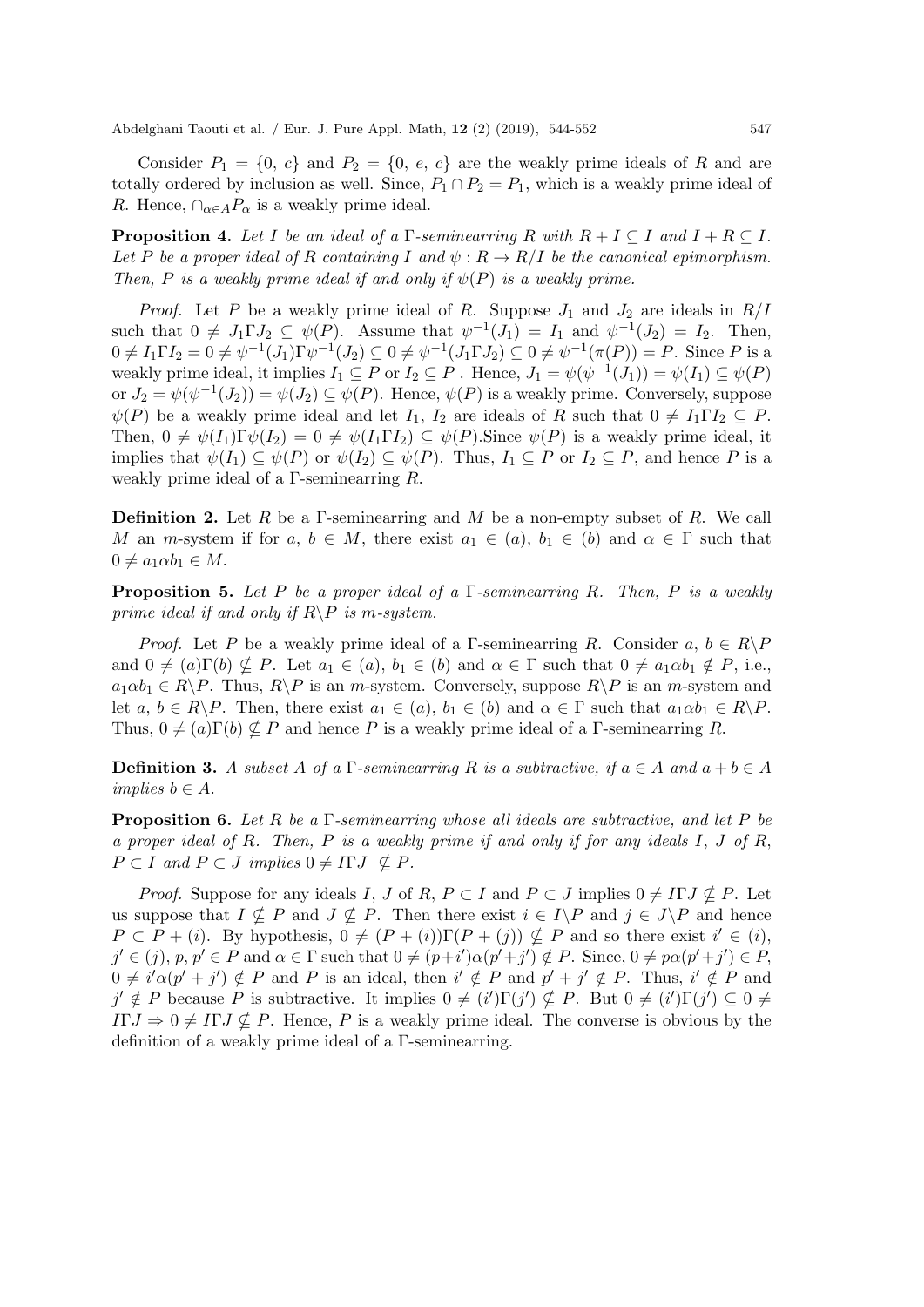**Theorem 1.** Let M be an m-system of a  $\Gamma$ -seminearring R whose each ideal is a subtractive. Let I be an ideal with  $I \cap M = \emptyset$ . Then, there exists a weakly prime ideal P such that  $I \subseteq P$  and  $P \cap M = \emptyset$ .

*Proof.* Let  $\Im = \{J : J \text{ is an ideal of } R, I \subseteq J \text{ and } J \cap M \neq \emptyset \}$ . Then,  $\Im \neq \emptyset$  and let  ${J_{\alpha}}_{\alpha\in A}$  be a chain in I which is ordered under set inclusion. Then,  $I \subseteq \bigcap_{\alpha\in \Lambda} J_{\alpha}$  and  $(\cup_{\alpha\in \Lambda}J_{\alpha})\cap M=\cup_{\alpha\in \Lambda}(J_{\alpha}\cap M)\neq \emptyset$ . Thus,  $\cup_{\alpha\in \Lambda}J_{\alpha}\in I$ . By Zorn's Lemma,  $\Im$  has a maximal element say P. We also claim that P is a weakly prime ideal. If  $P \subset K_1$  and  $P \subset K_2$ , then there exist  $k_1 \in K_1 \cap M$ ,  $k_2 \in K_2 \cap M$  and  $\alpha \in \Gamma$  such that  $0 \neq (k_1)\alpha(k_2) \subseteq$  $0 \neq K_1 \Gamma K_2$  and there exist  $k'_1 \in (k_1)$  and  $k'_2 \in (k_2)$  such that  $0 \neq k'_1 \alpha k'_2 \in M$ . Thus,  $0 \neq$  $k'_1 \alpha k'_2 \in 0 \neq K_1 \Gamma K_2 \cap M$ . Since  $P \cap M = \emptyset$ ,  $(K_1 \Gamma K_2) \nsubseteq P$ . Hence, P is a weakly prime ideal.

Now we present few results about such a  $\Gamma$ -seminearring  $R$  in which each ideal is weakly prime.

**Proposition 7.** Every ideal of a  $\Gamma$ -seminearring R is a weakly prime if and only if for any ideals I, J, K of R,  $\Gamma J = I$ ,  $\Gamma J = J$ ,  $\Gamma J = K$  where K is the ideal contained in both I and J, or  $I\Gamma J = 0$ .

*Proof.* Suppose that every ideal of R is a weakly prime. Let I, J are ideals of a Γ-seminearring R. If  $ITJ \neq R$ , then IΓJ is a weakly prime. If  $0 \neq I\Gamma J \subseteq I\Gamma J$ , then we have  $I \subseteq \Pi J$  or  $J \subseteq \Pi J$  i.e.,  $I = \Pi J$  or  $J = \Pi J$ . If  $\Pi J = K$  then clearly  $K = I \cap J$  is a weakly prime ideal then by proposition3,  $K \subset I$  and  $K \subset J$ . Finally, if  $\Gamma I = R$ , then we have  $I = J = R$  and hence  $R\Gamma R = R$ .

Conversely, let L be any proper ideal of R and suppose that  $0 \neq I\Gamma J \subseteq L$  for ideals I and J of R. Then, we have either  $I = \Pi J \subseteq L$  or  $J = \Pi J \subseteq L$ . And if  $K = \Pi J \subseteq L$ , where  $K \subset I \cap J$  and hence  $K \cap I \subseteq I$  and  $K \cap J \subseteq L$ .

**Example 4.** Refer to the Γ-seminearring S defined by tables in example 3. Clearly, S has four ideals,  $I = \{0, a\}, J = \{0, c\}, K = \{0, e, c\}$  and  $L = \{0, a, c\}.$  Now,  $ITJ = \{0\},$  $I\Gamma K = \{0\}, I\Gamma L = I, J\Gamma I = \{0\}, J\Gamma K = \{0\}, J\Gamma L = \{0\}, K\Gamma I = \{0\}, K\Gamma J = J,$  $K\Gamma L = J$  where  $J \subset K$  and  $J \subset L$ ,  $L\Gamma I = I$ ,  $L\Gamma J = \{0\}$ ,  $L\Gamma K = \{0\}$ . Hence, we can check easily that every ideal of S is a weakly prime ideal.

**Corollary 1.** Let R be a  $\Gamma$ -seminearring in which every ideal of R is a weakly prime. Then for any ideal I of R, either  $I\Gamma I = I^2 = I$  or  $I\Gamma I = I^2 = 0$ .

**Example 5.** Refer to example 4, since  $I = \{0, a\}$  be the weakly prime ideal of S and hence  $I\Gamma I = I^2 = I$ . Also, for another weakly prime ideal  $J = \{0, c\}$  of S we have  $J\Gamma J = J^2 = 0$ .

In the above example the ideal  $K = \{0, e, c\}$  we have  $K\Gamma K = K^2 = \{0, e\}$  which is a subset of Γ-seminearring but not an ideal. And for the ideal  $L = \{0, a, c\}$  we have  $L\Gamma L = L^2 = \{0, a\}$  which is a weakly prime ideal of S.)

**Proposition 8.** Suppose that every ideal of a  $\Gamma$ -seminearring R is a weakly prime. If  $M_1$ and  $M_2$  are two maximal ideals of R then  $M_1 \Gamma M_2 = 0$  or  $M_1 \Gamma M_2 = N = M_1 \cap M_2$ .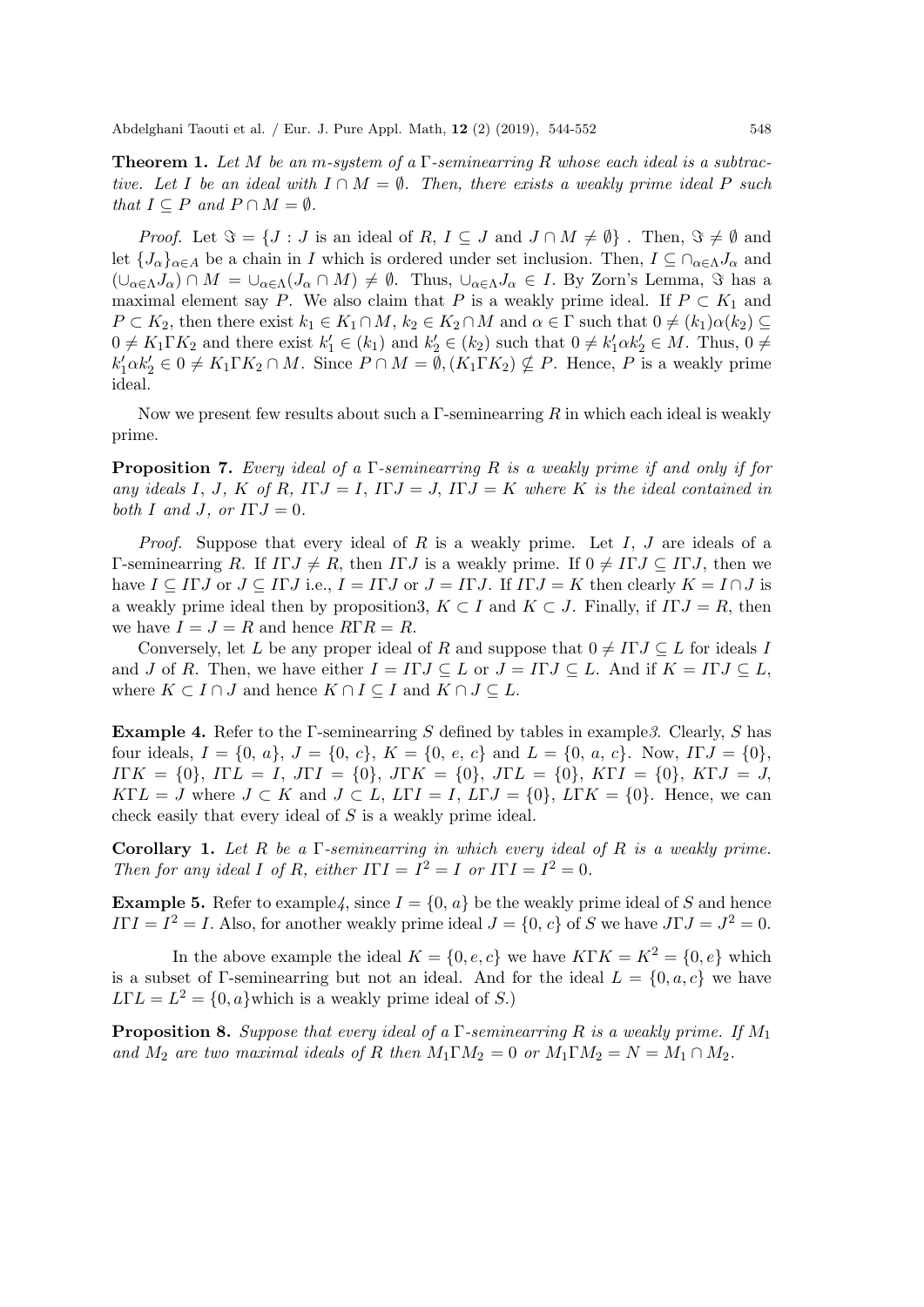Abdelghani Taouti et al. / Eur. J. Pure Appl. Math, 12 (2) (2019), 544-552 549

*Proof.* Suppose every ideal of a Γ-seminearring R is a weakly prime ideal. Let  $M_1$ and  $M_2$  be the two distinct maximal ideals. Since,  $M_1 \cap M_2$  is a weakly prime and hence  $M_1 \Gamma M_2 \subseteq M_1 \cap M_2$ , we must have  $M_1 \Gamma M_2 = 0$  and similarly  $M_2 \Gamma M_1 = 0$ , or  $M_2 \Gamma M_1 = N$ , being every ideal a weakly prime ideal of R, the result follows from proposition3.

**Example 6.** Refer to the Γ-seminearring S defined in tables of an example 3. Let  $I = \{0,$ a, c} and  $J = \{0, e, c\}$  be the two maximal ideals of S. Clearly  $ITJ = 0$  and  $JTI = \{0,$  $c$ } =  $I \cap J = \{0, c\}.$ 

**Corollary 2.** Let every ideal of a  $\Gamma$ -seminear-ring R is a weakly prime. Then, every nonzero ideal of  $R/N(R)$  is prime.

**Corollary 3.** Suppose that every ideal of a  $\Gamma$ -seminear-ring  $R$  is a weakly prime. Then  $(N(R))\Gamma(N(R)) = 0$  and every prime ideal  $P(R)$  contains  $N(R)$ . There are three possibilities.

 $(a) N(R) = R.$ 

(b)  $N(R) = P(R)$  is the smallest prime ideal and all other prime ideals are idempotent and are linearly ordered. If  $N(R) \neq 0$ , then it is the only non-idempotent prime ideal. (c)  $N(R) = P(R)$  is not a prime ideal. And in such case there exist two nonzero minimal prime ideals  $J_1$  and  $J_2$  with  $N(R) = J_1 \cap J_2$  and  $J_1 \Gamma J_2 = \{0\}$  or  $(d), J_2 \Gamma J_1 = \{0\}$  or  $(c)$ . All other ideals containing  $N(R)$  also contain  $J_1 + J_2$  and they are linearly ordered.

We elaborate the above proposition in the below example.

**Example 7.** Refer to the Γ-seminearring S defined in tables of an example 3. In S,  $N(S)$  =  ${0, c}$  and we have  $(N(S))^2 = (N(R)) \Gamma(N(R)) = {0, c}^2 = {0}.$  As,  $N(S) = P(S)$  is not a prime ideal and possibility  $(c)$  of the above corollary 3 is valid for this i.e., there exist two nonzero minimal prime ideals  $J_1$  and  $J_2$  with  $N(R) = J_1 \cap J_2$  and  $J_1 \Gamma J_2 = \{0\}$ and  $J_2 \Gamma J_1 = (c) = \{0, c\}$ . All other ideals containing  $N(R)$  also contain  $J_1 + J_2$  and are linearly ordered. Let  $J_1 = \{0, a, c\}$  and  $J_2 = \{0, e, c\}$  be the minimal prime ideals of S. We have  $N(S) = \{0, c\} = J_1 \cap J_2$  and  $J_1 J_2 = J_2 J_1 = 0$ . Beside these two ideals another ideal of S is S itself and clearly it contains  $N(S)$  and also  $J_1 + J_2$  where  $J_1 + J_2 = S$ .

**Example 8.** Let  $T = \{0, a, b\}$  be a right seminearring under the operations defined in given below tables.

|          | $+ 0 a b$                |                |                | $0 \mid a \mid b$ |  |
|----------|--------------------------|----------------|----------------|-------------------|--|
| $\Omega$ |                          |                | 0 <sup>1</sup> | $0 \mid 0 \mid 0$ |  |
|          | $a \mid a \mid a \mid a$ |                | a <sub>1</sub> | $0 \mid a \mid a$ |  |
|          | $b \mid$                 | $\mathfrak{b}$ |                | $0 \mid a \mid b$ |  |

Here  $N(T) = P(T) = \{0\}$  and it is the smallest prime ideal. Possibility (b) of above corollary3 is valid for this seminearring.

**Definition 4.** Let R be a Γ-seminearring under the mapping from  $R \times \Gamma \times R$  into R, say f, and D be the set of all destributive elements of R, i.e.,  $D = \{d \in R \mid d\alpha(a+b) =$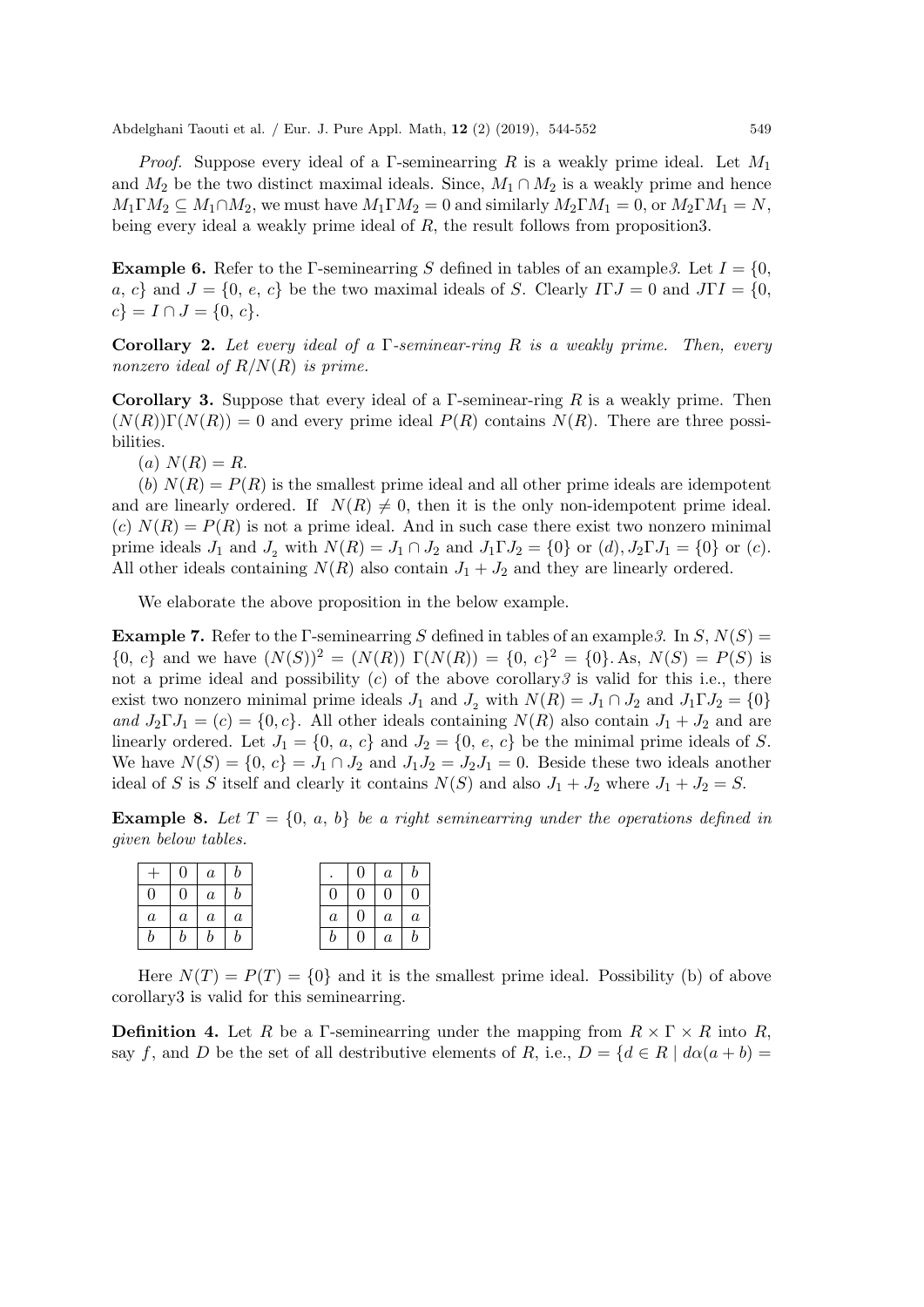$d\alpha a + d\alpha b$  for all a,  $b \in R$  and  $\alpha \in \Gamma$ . Then R is called distributively generated (in short, d.g.) if the set D is non empty subset of R which  $f_{D\times \Gamma\times D}: D\times \Gamma\times D \to D$  and  $(*D*, +>)=(R, +)$  where  $<{\it D}>=\{\sum_{i=1}^{m}$  $i=1$  $\alpha_i d_i \mid m, \alpha_i \in N$  and  $d_i \in D$  for all i }. In fact,  $\langle D \rangle = \sum_{i=1}^n d_i \mid n \in N$  and  $d_i \in D$  where all  $d_i$ 's in  $\sum d_i$  may not be distinct. In addition,  $( $D, +>$ ) =  $(R, +)$  means that every element in R can be written as a finite$ sum of desrtributive elements.

**Example 9.** Refer to the Γ-seminearring S defined in tables of an example 3. Let  $D = \{0,$ 1}, where all elements of D are distributive elements of R i.e.,  $D = \{d \in R \mid d\alpha(a+b) =$  $d\alpha a + d\alpha b$  for all  $a, b \in R$  and  $\alpha \in \Gamma$ . S is called distributively generated because the set  $D = \{0, 1\}$  is a nonempty subset of R which satisfies  $f_{D \times \Gamma \times D} : D \times \Gamma \times D \to D$  and  $(*D*>,+)=(R,+).$ 

**Theorem 2.** Let R be a distributively generated  $\Gamma$ -seminearring.

(1) If A is weakly prime ideal of R and B is a nonempty subset of R. Then,  $\angle A\Gamma B$  is a weakly prime ideal of R.

(2) If A and B are weakly prime ideals of R, then AΓB is an ideal of R.

**Example 10.** Refer to the Γ-seminearring S defined in tables of an example 3. Let  $A = \{0,$ a) be a weakly prime ideal of R and  $B = \{1, e\}$  be a nonempty subset of R. Clearly  $A\Gamma B = \{0, a\}$  is a weakly prime ideal of S. Let  $C = \{0, c\}$  be another weakly prime ideal. Also  $A\Gamma C = \{0\}$  and it is a minimal prime ideal of S.

#### Weakly primary ideals

**Definition 5.** Let R be a Γ-seminearring. A proper ideal P of R is said to be a weakly primary ideal if  $0 \neq p \gamma q \in P$  implies  $p \in P$  or  $q^n \in P$ .

|                  | $\overline{0}$   | 1 | $\epsilon$ | $\boldsymbol{a}$ | $_{b}$           | $\boldsymbol{c}$ |
|------------------|------------------|---|------------|------------------|------------------|------------------|
| $\overline{0}$   | $\overline{0}$   | 1 | $\epsilon$ | $\boldsymbol{a}$ | $\boldsymbol{a}$ | $\mathcal C$     |
| 1                | 1                | 1 | 1          | 1                | 1                | 1                |
| $\epsilon$       | $\epsilon$       | 1 | $\epsilon$ | 1                | 1                | $\epsilon$       |
| $\boldsymbol{a}$ | $\boldsymbol{a}$ | 1 | 1          | $\boldsymbol{a}$ | $\it a$          | $\it a$          |
| $\boldsymbol{b}$ | $\boldsymbol{a}$ | 1 | 1          | $\boldsymbol{a}$ | $\boldsymbol{a}$ | $\boldsymbol{a}$ |
| $\overline{c}$   | $\,c\,$          |   | $\epsilon$ | $\it a$          | $\it a$          | с                |

| $\alpha$     | 0              | 1                | $\epsilon$ | $\boldsymbol{a}$ | b                | $\mathcal C$ |
|--------------|----------------|------------------|------------|------------------|------------------|--------------|
| 0            | 0              | $\overline{0}$   | 0          | $\overline{0}$   | $\overline{0}$   | 0            |
| 1            | $\overline{0}$ | 1                | $\epsilon$ | $\it a$          | $\it b$          | $\mathcal C$ |
| $\epsilon$   | $\overline{0}$ | $\epsilon$       | $\epsilon$ | $\overline{0}$   | $\boldsymbol{c}$ | $\mathcal C$ |
| $\it a$      | $\overline{0}$ | $\boldsymbol{a}$ | 0          | $\boldsymbol{a}$ | $\it a$          | 0            |
| $\it b$      | $\overline{0}$ | $\it b$          | 0          | $\overline{a}$   | $\overline{a}$   | $\Omega$     |
| $\mathcal C$ | 0              | $\mathcal C$     | 0          | 0                | 0                | 0            |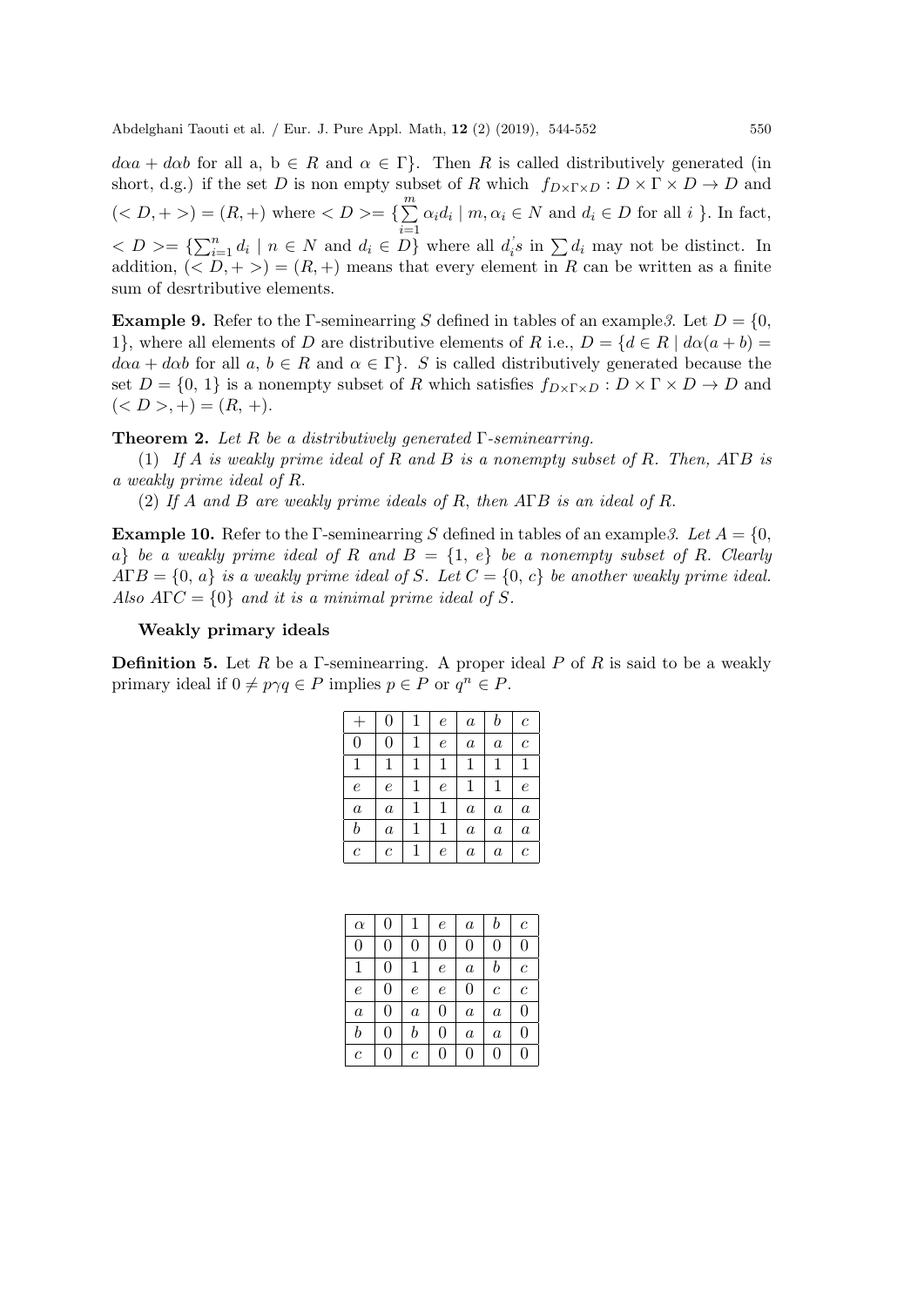Example 11. Let  $R = \{0, 1, e, a, b, c\}$  be a Γ-seminearring with  $\Gamma = \{\alpha, 1\}$  defined in example1. Here  $I = \{0, a\}, J = \{0, a, c\}$  are weakly primary ideals but not a weakly prime. Clearly,  $b\alpha b = a \in I$  but  $b^2 = a \in I$ . Similarly, J is also a weakly primary but not a weakly prime ideal. neither prime because in J, as  $e.b = c \in J$ . Clearly,  $e, b \notin J$  but  $b^2 = a \in J$ .

Proposition 9. Every weakly prime ideal is a weakly primary ideal but converse is not true.

**Example 12.** Let  $R = \{0, 1, e, a, b, c\}$  be a Γ-seminearring with  $\Gamma = \{\alpha, 1\}$ . In R the ideal  $I = \{0, a, b\}$  is weakly prime and also by above proposition it is weakly primary but it is not prime b/c  $c\alpha c = 0$  and  $c \notin I$ . Another ideal  $J = \{0, a\}$  is weakly primary but not weakly prime neither prime  $b/c \, b\alpha b = a \in I$ . Clearly,  $b \notin I$  but  $b^2 = a \in I$ .

**Proposition 10.** Intersection of finite numbers of weakly primary ideals of a  $\Gamma$ -seminearring R which are totally ordered by inclusion is a weakly primary ideal.

*Proof.* Let  $\{P_{\alpha}\}_{{\alpha}\in{\Lambda}}$  be the family of weakly primary ideals which are totally ordered by inclusion. Suppose I and J be ideals of R. If  $0 \neq I\Gamma J \subseteq \bigcap_{\alpha \in \Lambda} P_{\alpha}$ , then  $0 \neq I\Gamma J \subseteq P_{\alpha}$ , for all  $\alpha \in \Lambda$ . Suppose that there exists  $\alpha \in \Lambda$  such that  $I \nsubseteq P_{\alpha}$ . Then,  $J^n \subseteq P_{\alpha}$  and hence  $J^n \subseteq P_\beta$  for all  $\beta \geq \alpha$ . We assume that there exist  $\gamma < \alpha$  such that  $J^n \subseteq P_\gamma$ . Then,  $I \subseteq P_\gamma$  and hence  $I \subseteq P_\alpha$ , which is impossible. Hence,  $J^n \subseteq P_\beta$  for any  $\beta \in \Lambda$ . Thus,  $\cap_{\alpha \in \Lambda} P_{\alpha}$  is a weakly primary ideal of a Γ-seminearring R.

Example 13. Let  $R = \{0, 1, e, a, b, c\}$  be a Γ-seminearring with  $\Gamma = \{\alpha, 1\}$ . Here  $I = \{0, a\}, J = \{0, a, c\}$  are weakly primary ideals but not weakly prime and  $K = \{0, a, b, c\}$ is prime and hence weakly primary because every prime ideal is weakly primary. Clearly, these ideals are totally ordered by inclusion i.e.  $I \subseteq J \subseteq K$ . Since,  $I \cap J \cap K = I = \{0, a\},\$ which is also a primary ideal  $b/c$  b.b =  $a \in I$ . Clearly,  $b \notin I$  but  $b^2 = a \in I$ .

**Proposition 11.** Every ideal of a Γ-seminearring R is a weakly primary if and only if for any ideals I, J, K of R,  $\Gamma J = I$ ,  $\Gamma J = J$ ,  $\Gamma J = K$  where K is the ideal contained in both I and J or either in I or in J i.e.K  $\subseteq I, J$  or  $K \subseteq I$  or  $K \subseteq J$ , or  $\Pi J = 0$ .

*Proof.* Suppose that every ideal of R is a weakly prime. Let I, J are ideals of a Γ-seminearring R. If  $\Gamma J \neq R$ , then  $\Gamma J$  is a weakly prime. If  $0 \neq \Gamma J \subseteq \Gamma J$ , then we have  $I \subseteq \Pi J$  or  $J^n \subseteq \Pi J$  i.e.,  $I = \Pi J$  or  $J^n = \Pi J$ . If  $\Pi J = K$  then clearly  $K = I \cap J$ is a weakly primary ideal then,  $K \subset I$  and  $K \subset J^n$ . Finally, if  $\Gamma I = R$ , then we have  $I = J = R$  and hence  $R\Gamma R = R$ .

Conversely, let L be any proper ideal of R and suppose that  $0 \neq I\Gamma J \subseteq L$  for ideals I and *J* of *R*. Then, we have either  $I = I \Gamma J \subseteq L$  or  $J^n = I \Gamma J \subseteq L$ . And if  $K = I \Gamma J \subseteq L$ , where  $K \subset I \cap J$  and hence  $K \cap I \subseteq I$  and  $K \cap J \subseteq L$ .

**Example 14.** Let  $R = \{0, 1, e, a, b, c\}$  be a Γ-seminearring with  $\Gamma = \{1, \alpha\}$ . As R has six different ideals i.e.  $I = \{0, a\}, J = \{0, c\}, K = \{0, e, c\}, L = \{0, a, c\}, M = \{0, a, b\},$  and